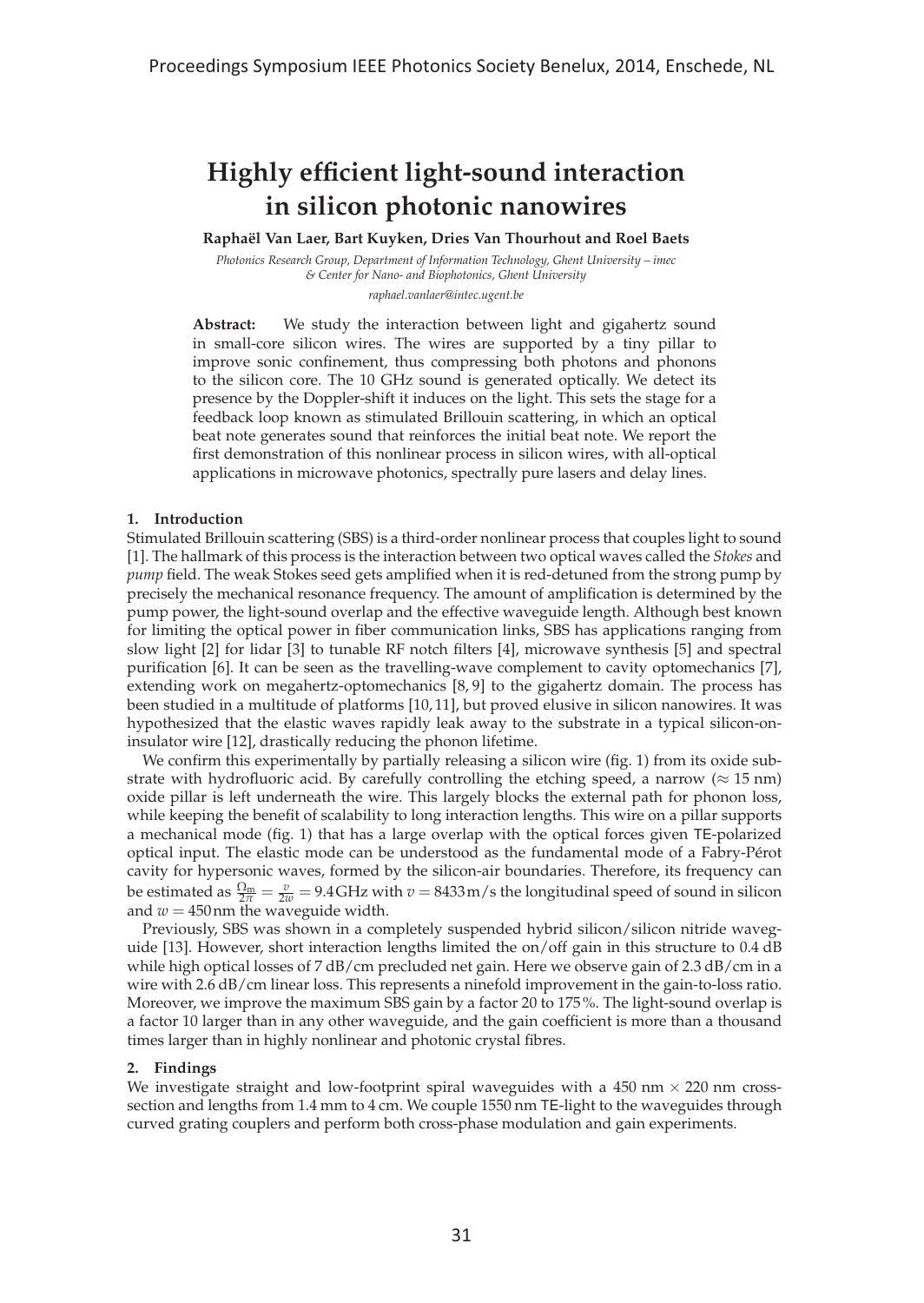

**(1)** A drawing, SEM-image and mechanical mode profile of the silicon wire on an oxide pillar. The color of the mechanical mode indicates the horizontal displacement (red: +, blue: −). The energy diagram and phase-matching condition of forward SBS are depicted on the right.



**(2)** Fano signature obtained from the crossphase modulation experiment.

**(3)** Lorentzian gain profile on a Stokes line. Inset: depletion profile on an anti-Stokes line.

First, we calibrate the mechanical nonlinearity with respect to the Kerr effect by cross-phase modulation. The experiments yield a distinct Fano signature at 9.2 GHz (fig. 2) caused by interference between the resonant Brillouin and the non-resonant Kerr response. From this Fano resonance we extract the ratio  $γ$ <sub>SBS</sub>/ $γ$ <sub>Kerr</sub> ≈ 2.5 and a linewidth of ≈ 35 MHz. The center frequency is highly tunable (20 MHz/nm) by changing the waveguide width. The experiments also show that the linewidth increases strongly with pillar size. The quality factor of  $\approx 300$  is consistent with a finite-element model of phonon leakage through the pillar. Remarkably, there is no large increase in the linewidth even in the long 4 cm spirals. Therefore there is, if at all, only limited line broadening caused by inhomogeneities in the waveguide width.

Next, we perform a gain experiment by monitoring the power in a Stokes seed as a function of frequency spacing with a pump wave. We obtained the highest on/off gain of 4.4 dB in a 4 cm long spiral waveguide (fig. 3). The experiments yield similar values for on/off loss on an anti-Stokes seed (inset of fig. 3). In a 2.7 mm long straight wire with 0.7 dB linear loss, we find up to 0.6 dB on/off gain with an estimated 20 mW c.w. pump power landed on the chip. This corresponds to gain coefficients of  $\approx 3000 \,\mathrm{W}^{-1}\mathrm{m}^{-1}$ , which is confirmed by the cross-phase modulation experiment. This implies that the optomechanical nonlinearity is stronger than both the Kerr and Raman effect in these wires. At higher pump powers two-photon and free-carrier absorption prevent a further increase in Brillouin gain.

## **3. Conclusion**

In conclusion, we have demonstrated efficient interaction between near-infrared light and gigahertz sound in a small-core silicon photonic wire on a pillar. The structure exhibits an extremely large light-sound overlap, at the same time allowing for a centimeter-scale Brillouin-active interaction length. The combination of both opens the door to practical Brillouin devices, including optically-driven lasers/sasers, microwave filters and comb generators, integrated on a CMOScompatible silicon chip.

**Acknowledgement.** R.V.L. acknowledges the Agency for Innovation by Science and Technology in Flanders (IWT) for a PhD grant. This work was partially funded under the FP7-ERC-InSpectra programme and the ITN-network cQOM.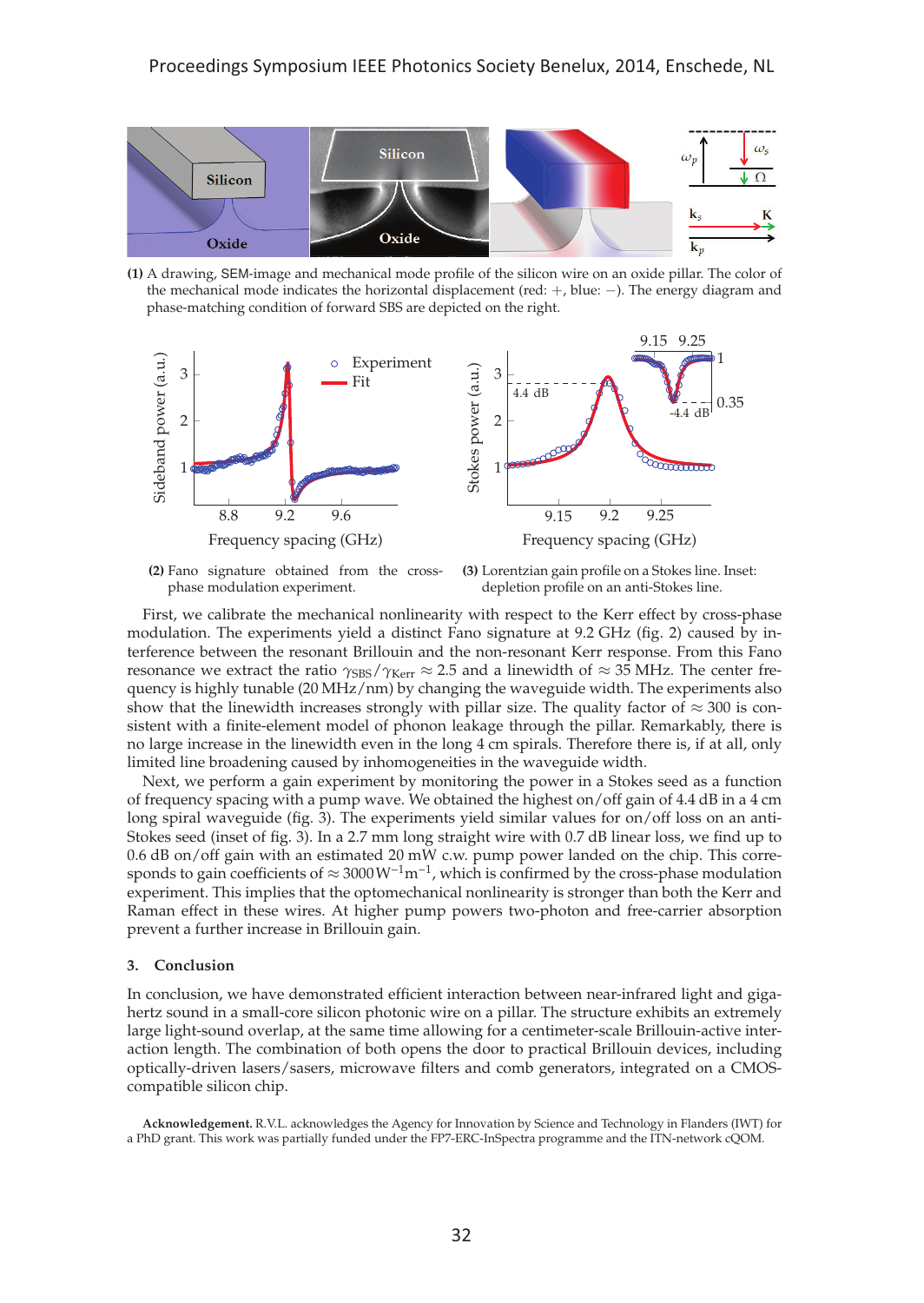- 1. R. W. Boyd, *Nonlinear optics*. Elsevier, third ed., 2008.
- 2. Y. Okawachi et al. *Physical Review Letters*, vol. 153902, no. April, pp. 1–4, 2005.
- 3. A. Schweinsberg et al. *Optics Express*, vol. 19, no. 17, pp. 15760–15769, 2011.
- 4. B. Morrison et al. *Optics Communications*, vol. 313, pp. 85–89, Feb. 2014.
- 5. J. Li et al. *Nature Communications*, vol. 4, pp. 1–7, 2013.
- 6. H. Lee et al. *Nature Photonics*, vol. 6, pp. 369–373, May 2012.
- 7. T. J. Kippenberg et al. *Science*, vol. 321, pp. 1172–6, Aug. 2008.
- 8. M. Li et al. *Nature Photonics*, vol. 3, pp. 464–468, July 2009.
- 9. J. Roels et al. *Nature Nanotechnology*, vol. 4, pp. 510–3, Aug. 2009.
- 10. A. Kobyakov et al. *Advances in Optics and Photonics*, vol. 2, p. 1, Dec. 2009.
- 11. B. Eggleton et al. *Advances in Optics and Photonics*, pp. 536–587, 2013.
- 12. P. Rakich et al. *Physical Review X*, vol. 2, pp. 1–15, Jan. 2012.
- 13. H. Shin et al. *Nature Communications*, vol. 4, p. 1944, Jan. 2013.